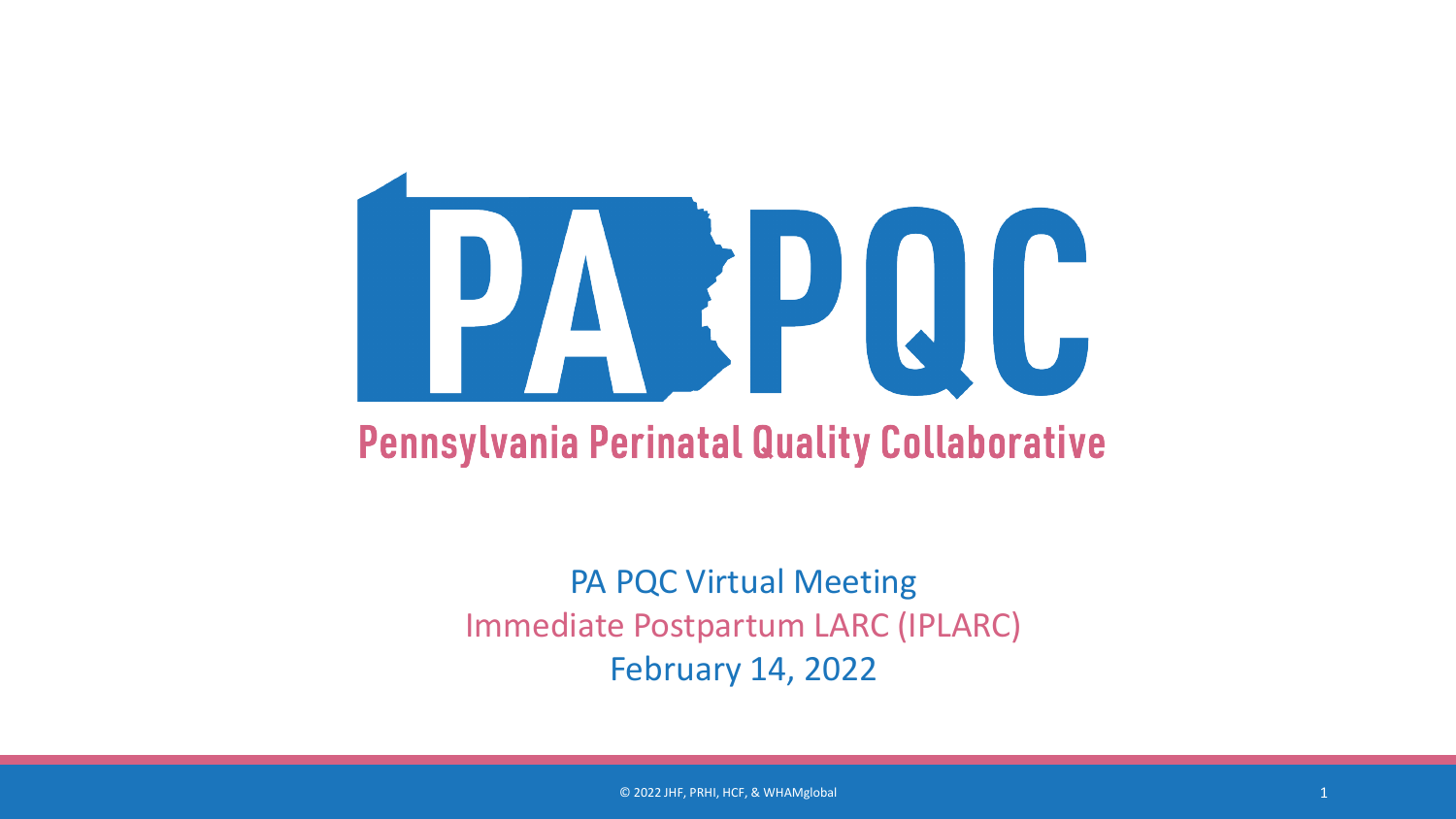# Continuing Education Information

In support of improving patient care, this activity has been planned and implemented by the University of Pittsburgh and The Jewish Healthcare Foundation. The University of Pittsburgh is jointly accredited by the **Accreditation Council for Continuing Medical Education (ACCME)** and the **American Nurses Credentialing Center (ANCC)**, to provide continuing education for the healthcare team. **1.00 hour is approved for this course.**

As a Jointly Accredited Organization, University of Pittsburgh is approved to offer social work continuing education by the **Association of Social Work Boards' (ASWB)** Approved Continuing Education (ACE) program. Organizations, not individual courses, are approved under this program. State and provincial regulatory boards have the final authority to determine whether an individual course may be accepted for continuing education credit. University of Pittsburgh maintains responsibility for this course. Social workers completing this course receive **1.00 continuing education credit**.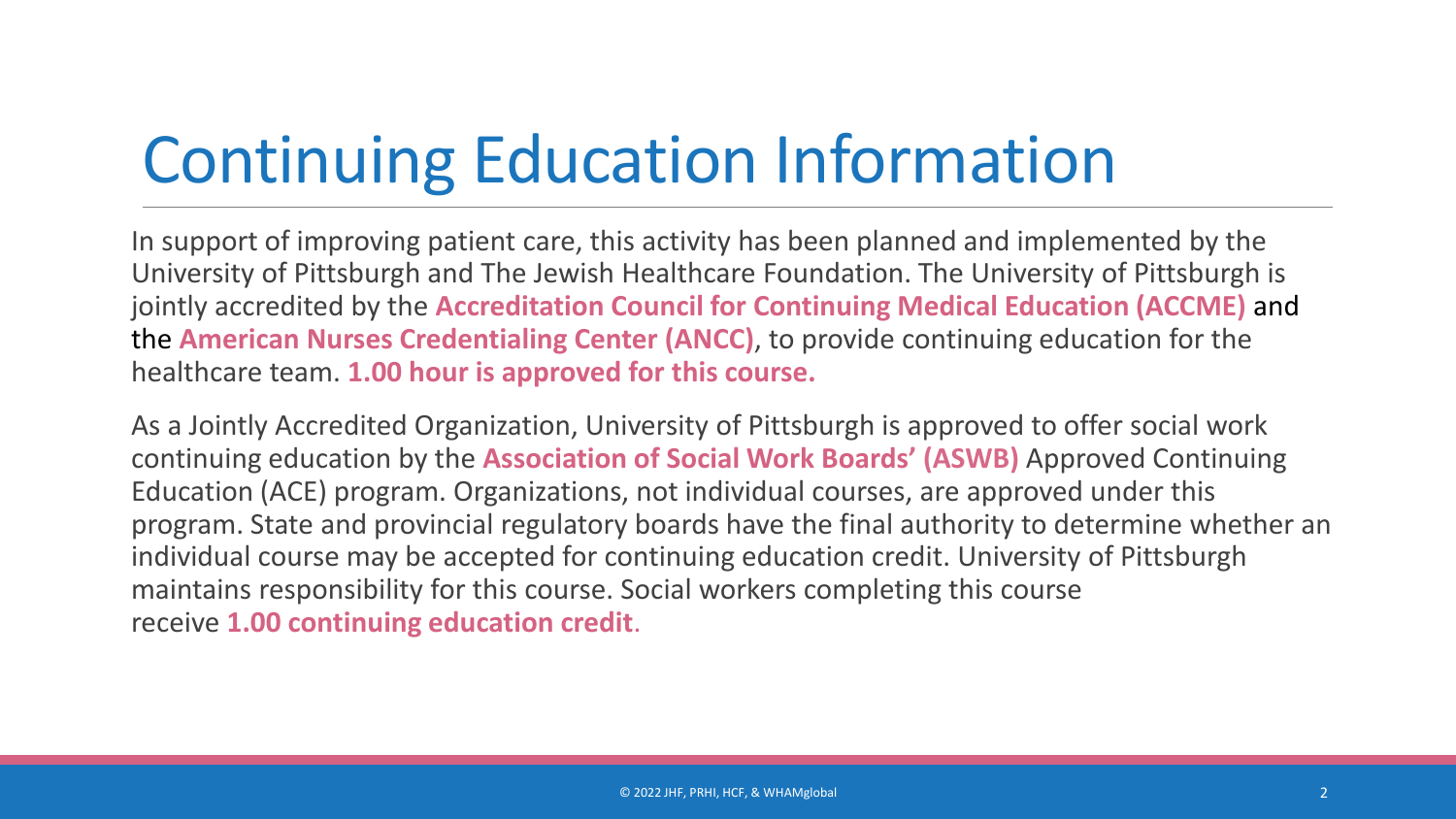## **Disclosures**

**No members** of the planning committee, speakers, presenters, authors, content reviewers and/or anyone else in a position to control the content of this education activity **have relevant financial relationships** with any entity producing, marketing, re-selling, or distributing health care goods or services, used on, or consumed by, patients to disclose.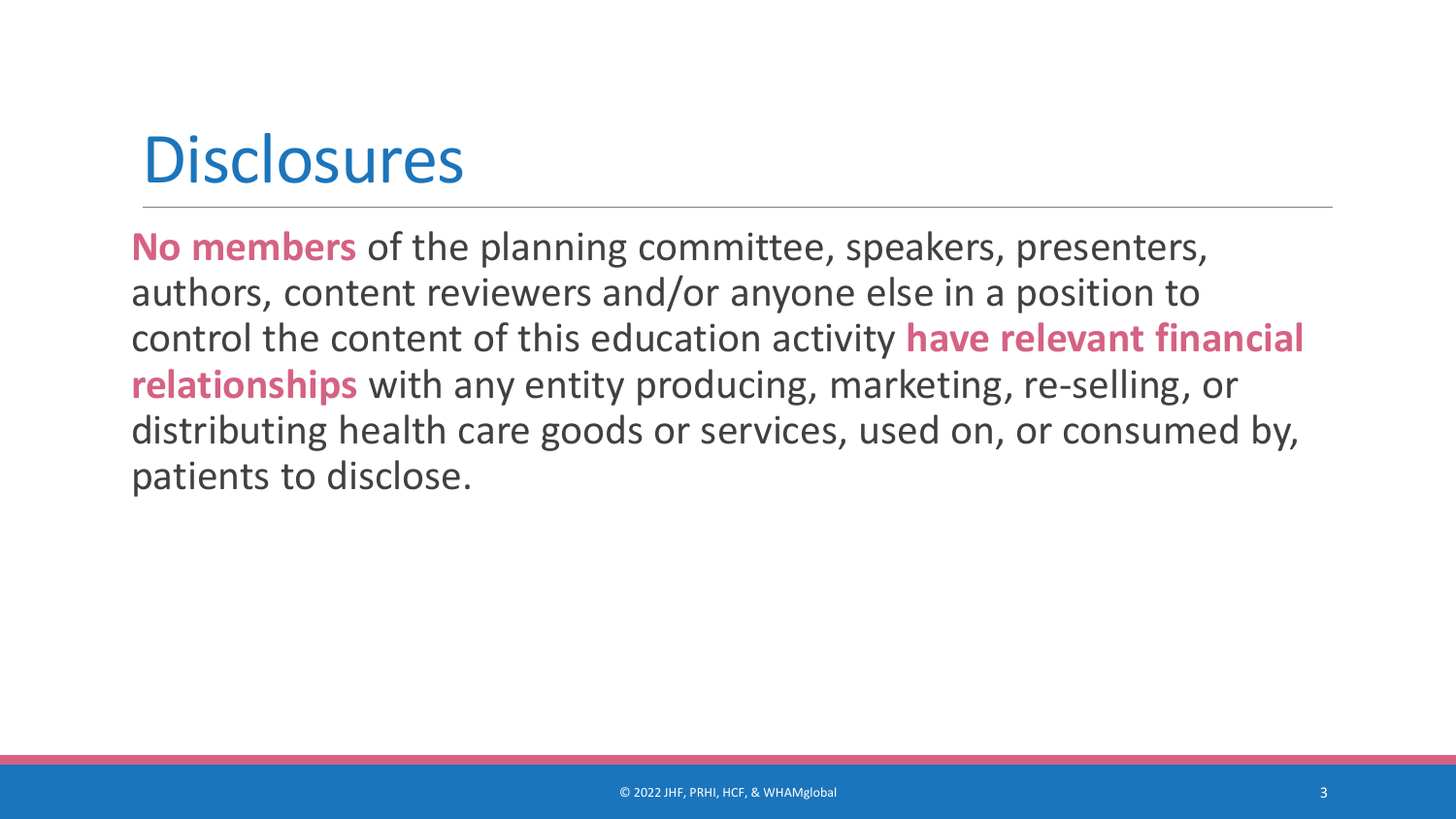# Disclaimer

**The information presented** at this Center for Continuing Education in Health Sciences program **represents the views and opinions of the individual presenters**, and does not constitute the opinion or endorsement of, or promotion by, the UPMC Center for Continuing Education in the Health Sciences, UPMC / University of Pittsburgh Medical Center or Affiliates and University of Pittsburgh School of Medicine. Reasonable efforts have been taken intending for educational subject matter to be presented in a balanced, unbiased fashion and in compliance with regulatory requirements. However, each program attendee must always use his/her own personal and professional judgment when considering further application of this information, particularly as it may relate to patient diagnostic or treatment decisions including, without limitation, FDA- approved uses and any off-label uses.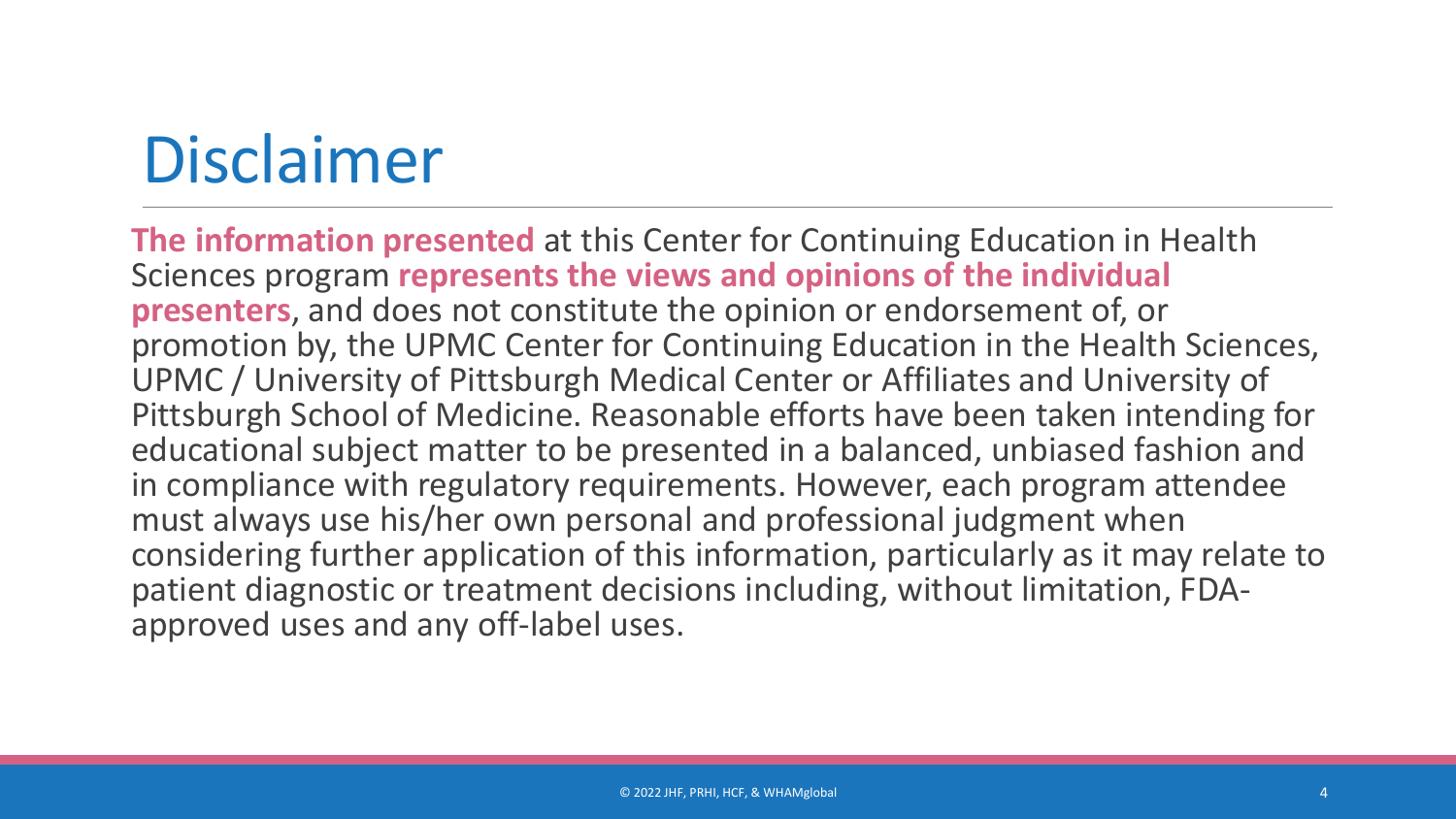## Agenda

- **1. 2022 IPLARC Initiative Overview** Robert Ferguson, MPH, Chief Policy Officer, Jewish Healthcare Foundation
- **2. Addressing Misinformation About Postpartum LARC Through Contraceptive Counseling**  Maya Oaks, Director of Reproductive Health Programs, ACOG Nisha Verma, MD, Darney-Landy ACOG Fellow
- **3. Wrap Up & Next Steps** Pauline Taylor, CQIA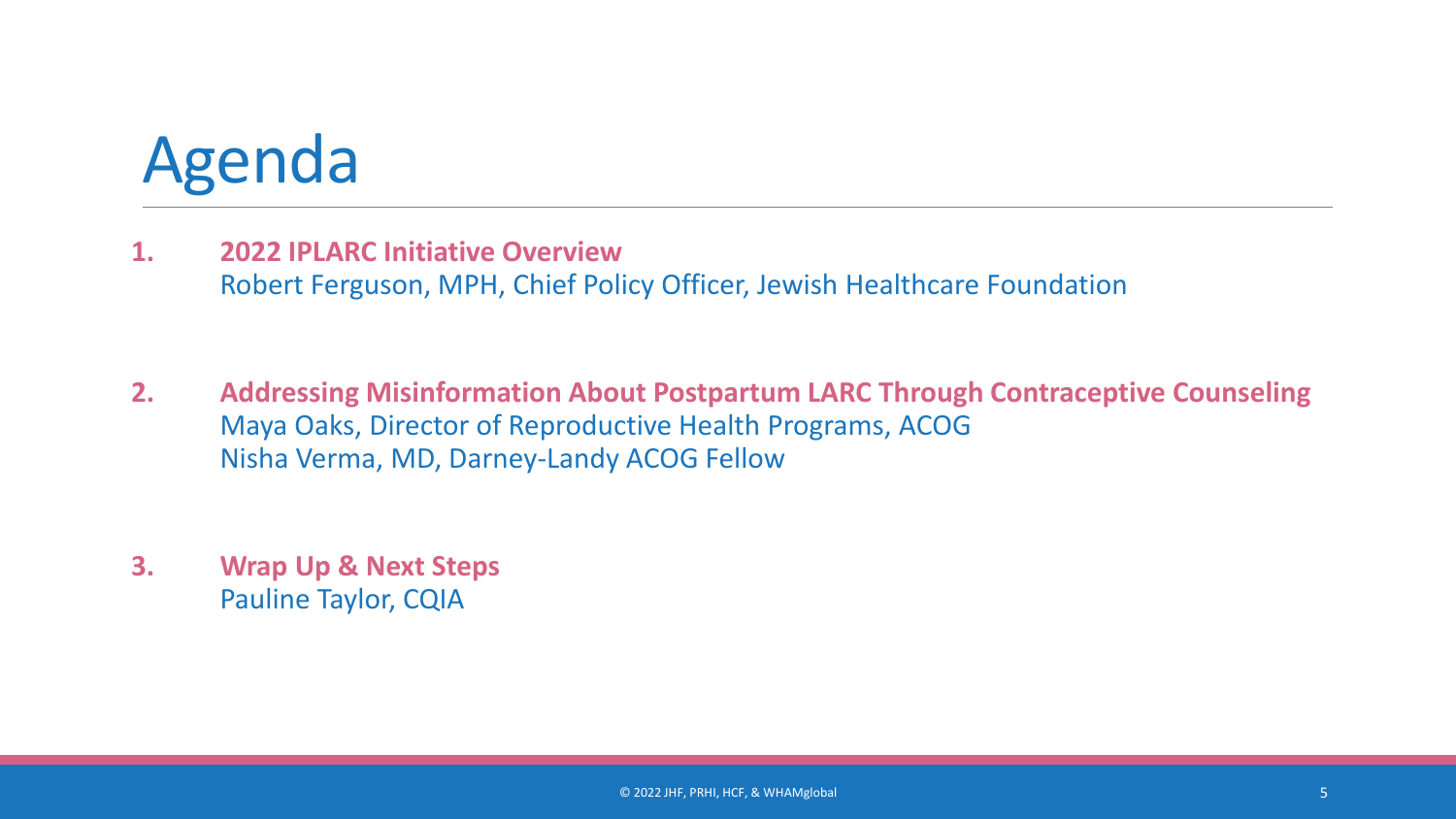## PA PQC IPLARC Initiative Aims

1. Develop the supporting structure, processes, team roles, and skills to offer contraceptive counseling and access, including IPLARC

2. Increase access to IPLARC among eligible individuals desiring IPLARC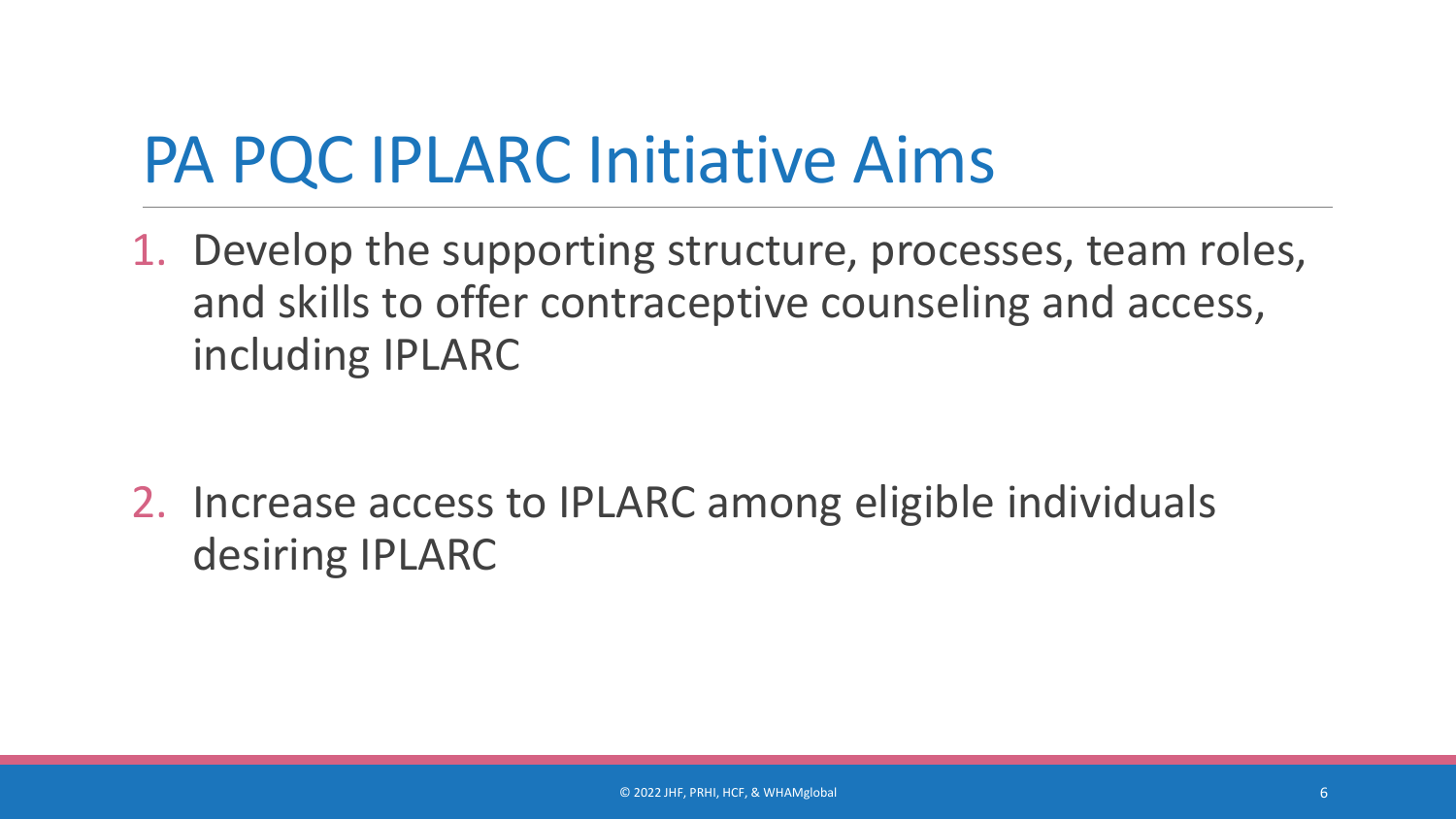## PA PQC 2022 Initiative Timeline

**Recruitment:** January to March 2022

**Implementation:**  April 2022 to March 2023

**Sustaining:**  April 2023 to March 2024

- $\checkmark$  QI Report Outs or Surveys indicate a key intervention was implemented
- $\checkmark$  Submitted data for a process or outcome measure indicates the team's goal was achieved and is starting to be sustained over time.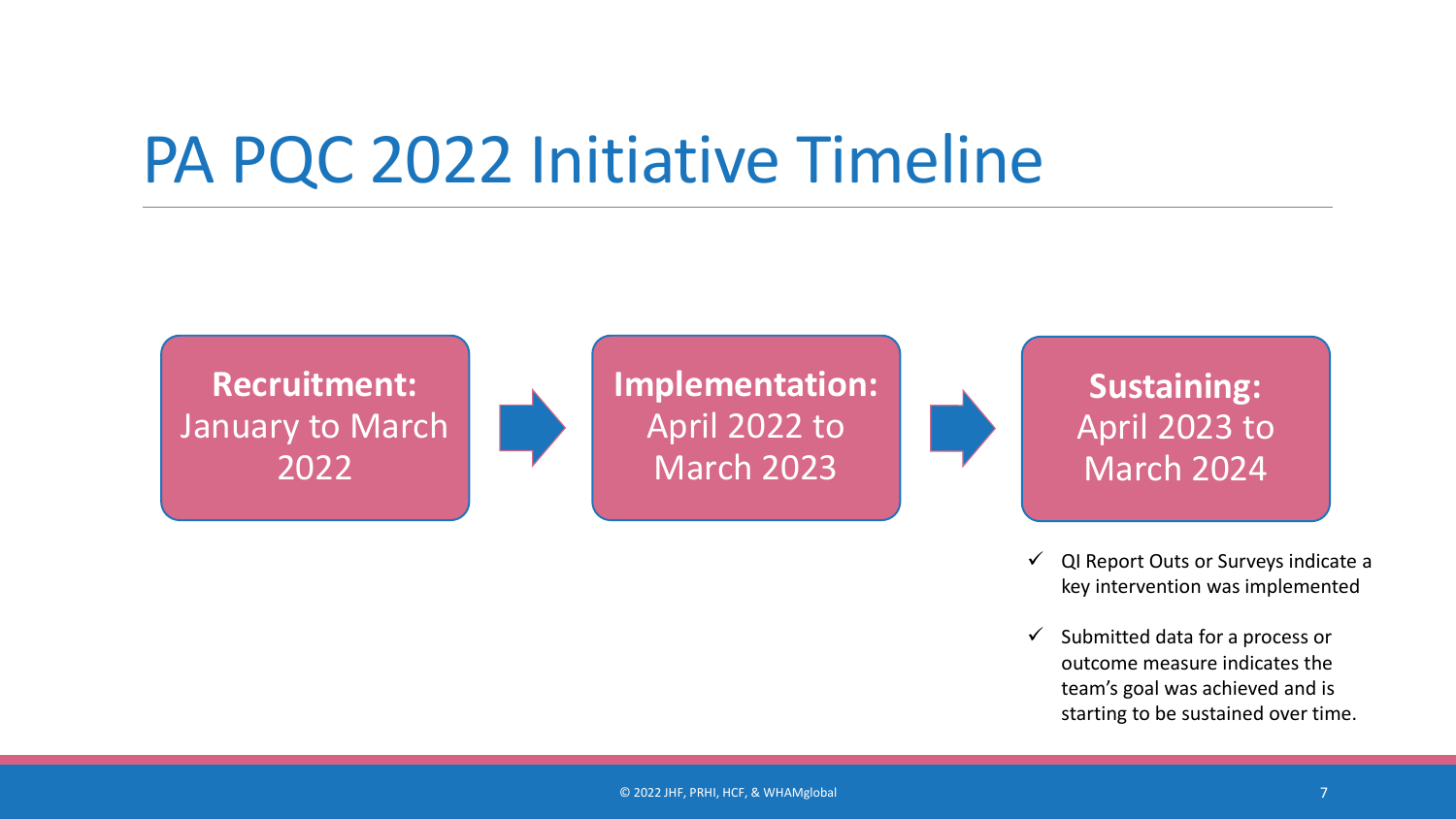## PA PQC Structure

**Form a Team**

**Learning Sessions**

**Participate in** 

**Quarterly** 

#### **Launch Quality Improvement (QI) Cycles**

**Access Coaching, Toolkits, Trainings, QI Awards, Initiative-Specific Virtual Meetings, & Policy Work Groups**

**Report Aggregate Data and Surveys**

https://www.whamglobal.org/resources#Immediate-Postpartum-LARC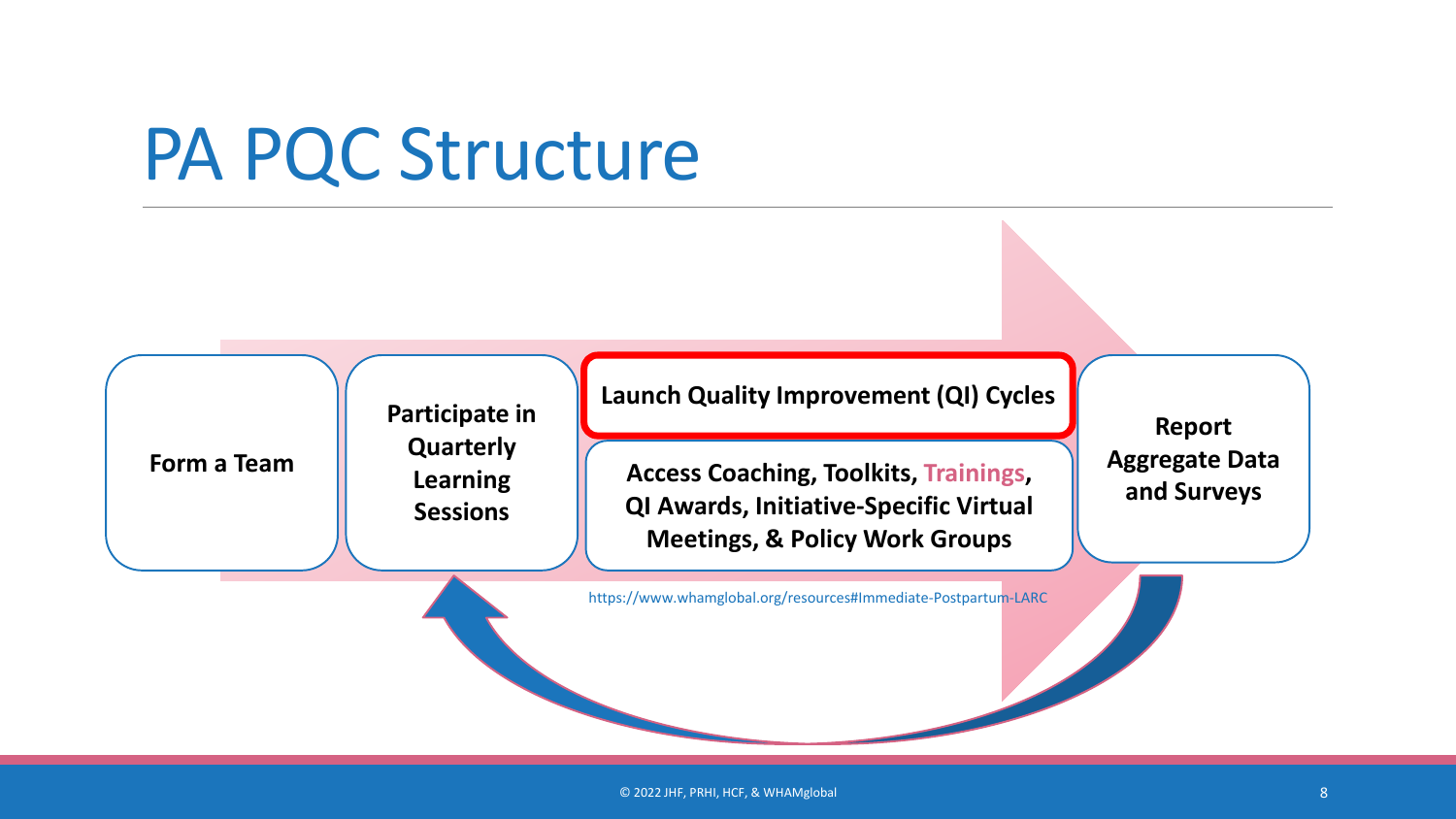## Implementation Phase Expectations for all 2022 PA PQC Initiatives

- 1. Further form, structure, and expand your multi-disciplinary team
- 2. Attend the quarterly PA PQC Learning Sessions
- 3. Prioritize the initiative-specific key interventions to adopt based on your current condition
- 4. Develop and implement a QI plan and protocols with your team to translate the key interventions into practice
- 5. Complete quarterly initiative-specific surveys to track your impact on the structure measures
- 6. Submit quarterly aggregated information for the PA PQC process and outcome measures via the PA PQC data portal and annually by race/ethnicity
- 7. Submit a Quality Improvement Report Out, using the QI Report Out Template
- 8. Attend the quarterly PA PQC Learning Sessions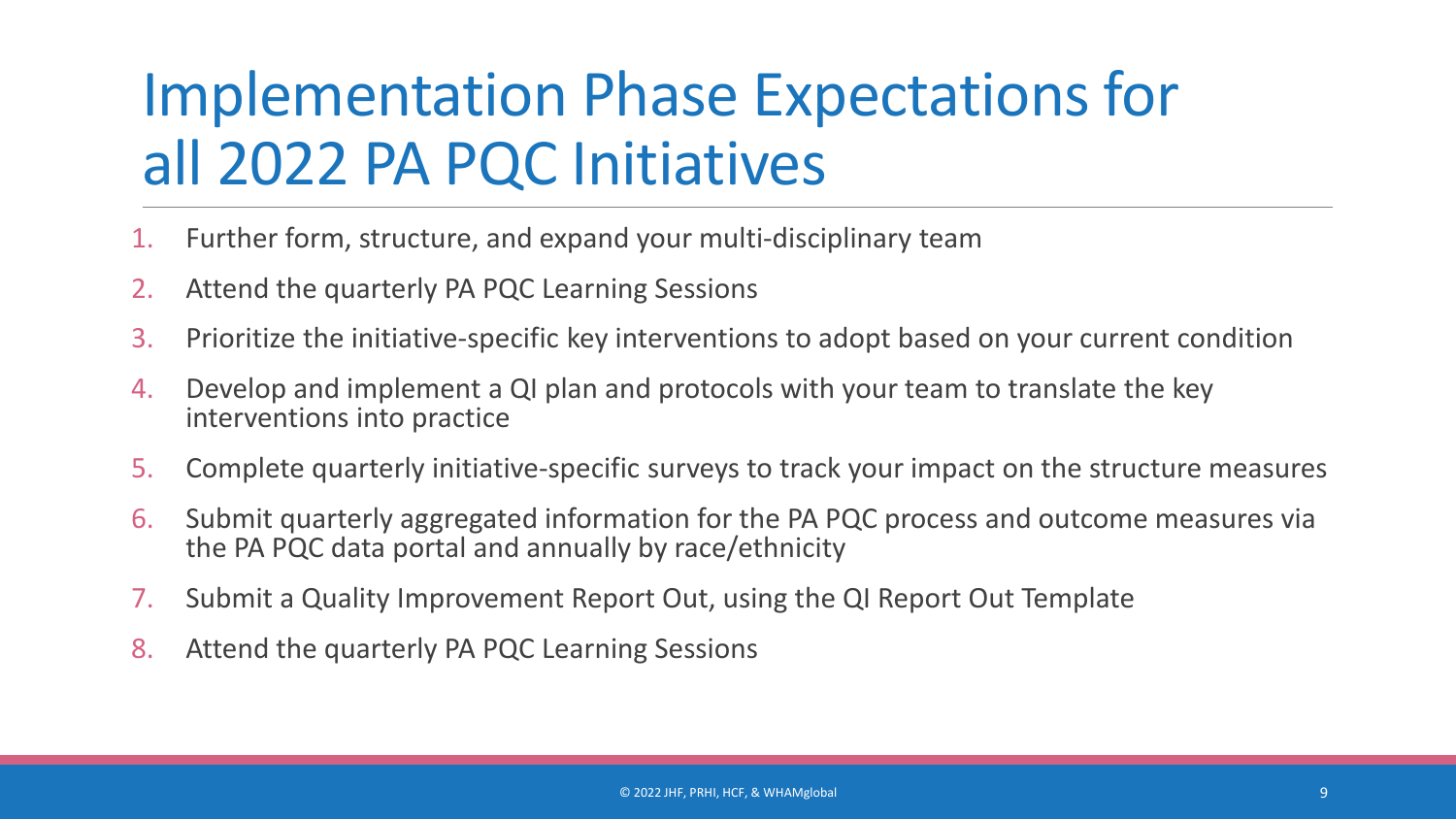# Learning Sessions & IPLARC Virtual Meetings

https://www.whamglobal.org/member-content/register-for-sessions

#### **Quarterly Learning Sessions**

- **March 31 from 830am to 1230pm via Zoom**
- $\blacksquare$  June 30
- **September 14**
- December 14

#### **IPLARC Virtual Meetings**

- **February 14 from 10am-11am**
- April 7 from 11am-12pm
- **August 11 from 11am-12pm**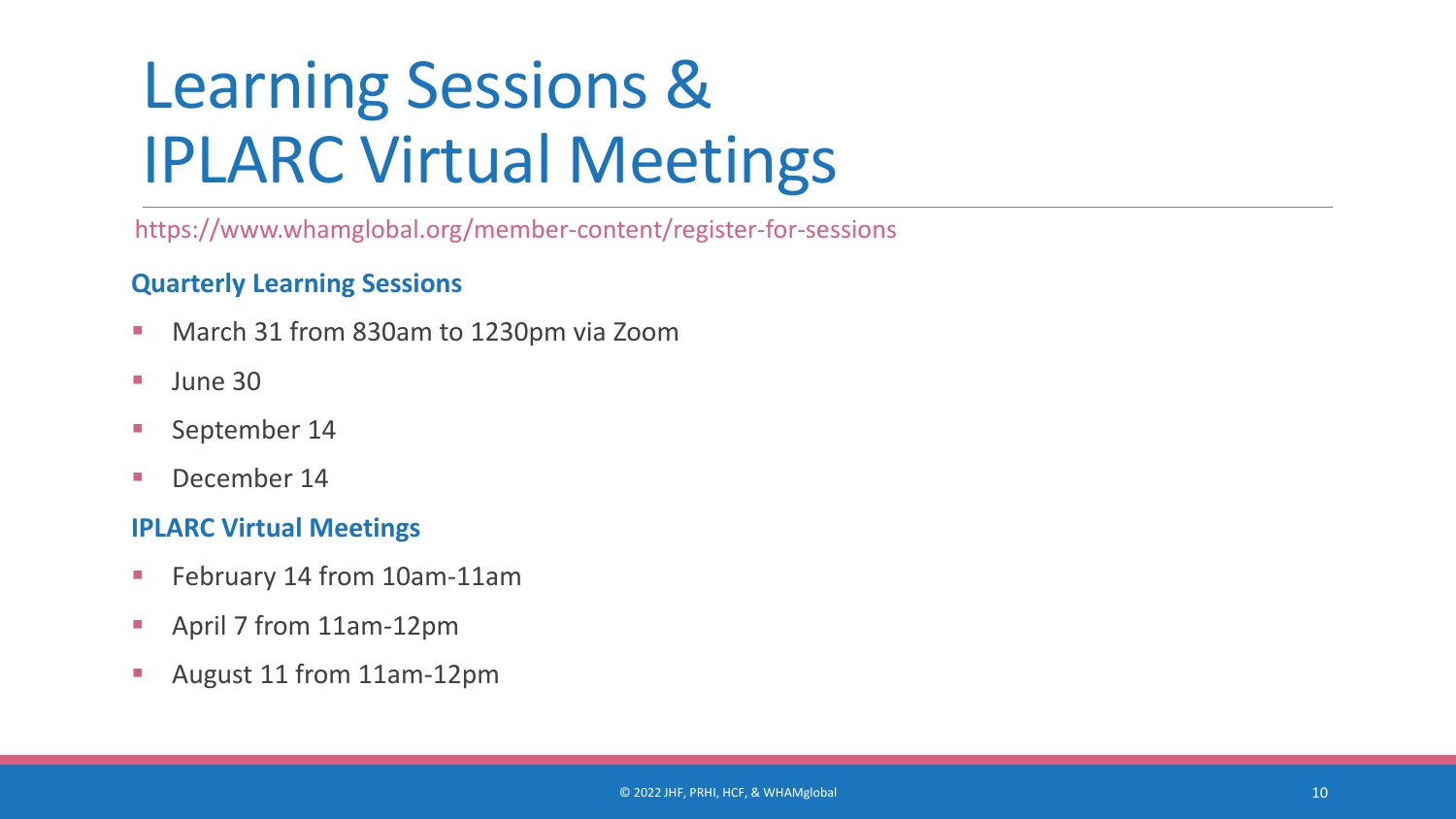## Quarterly QI Award Structure

**Milestone 1:** Attend the PA PQC Learning Sessions

**Milestone 2:** Submit a Quality Improvement (QI) Report Out, using the Template, showing work related to implementing Key Intervention(s) for the 2022 PA PQC initiative that the PA PQC healthcare team joined

**Milestone 3:** Complete a PA PQC survey for the initiative in which the team is participating

**Milestone 4:** Submit at least one new quarter's worth of aggregate data for a PA PQC process or outcomes measure(s) through the PA PQC Data Portal

**Milestone 5:** Communicate and celebrate your team's impact in the PA PQC within your hospital and community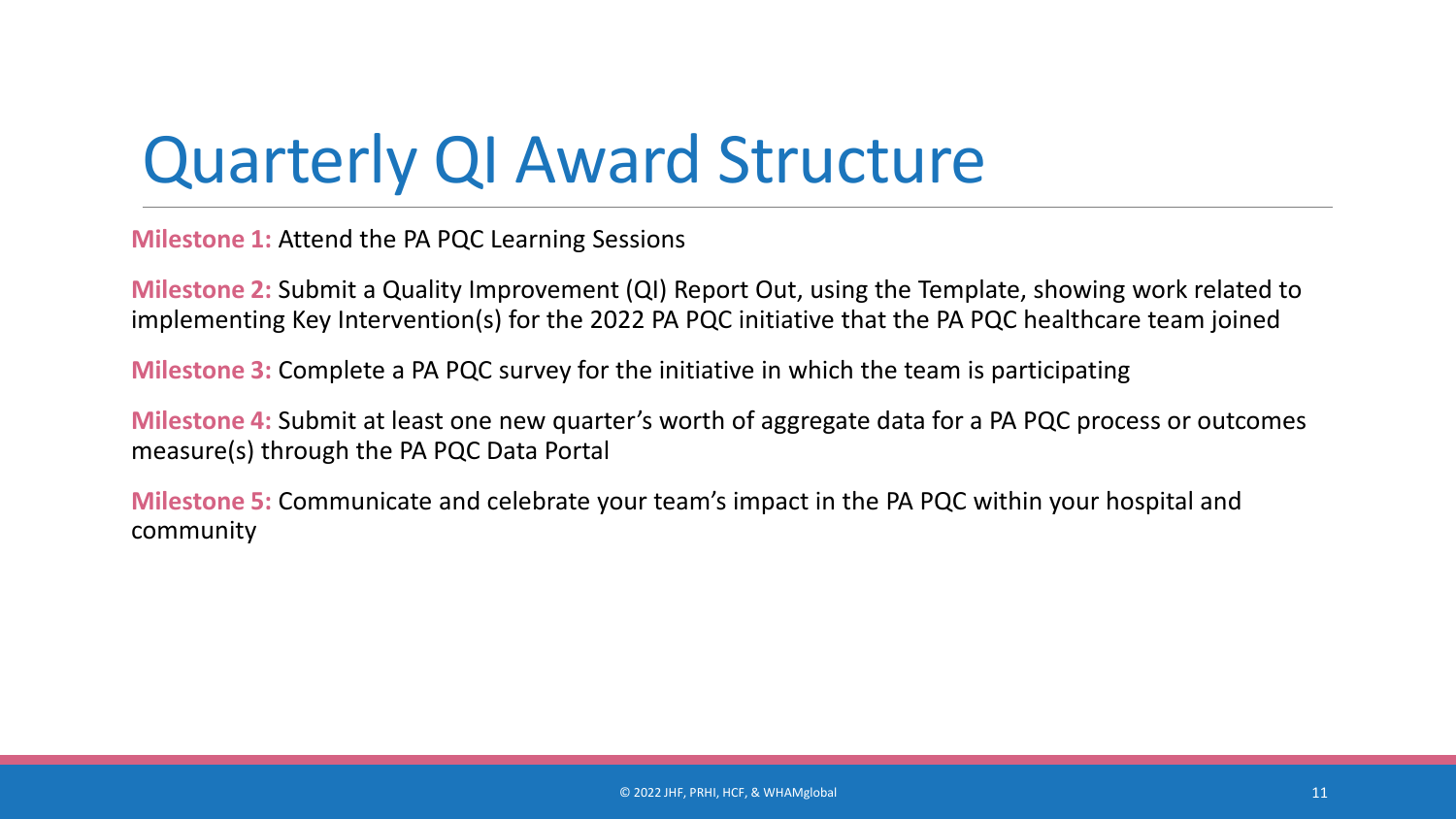## Minimum Criteria for all 2022 PA PQC Initiatives

- 1. Submitting a QI Report Out, using the QI Report Out Template, during a six-month period
- 2. Submitting a quarterly initiative-specific survey during a six-month period
- 3. Having at least one hospital-level representative attend a quarterly Learning Session during a six-month period
- 4. Submitting at least one quarter's worth of aggregated data for the PA PQC process and outcome during a 12-month period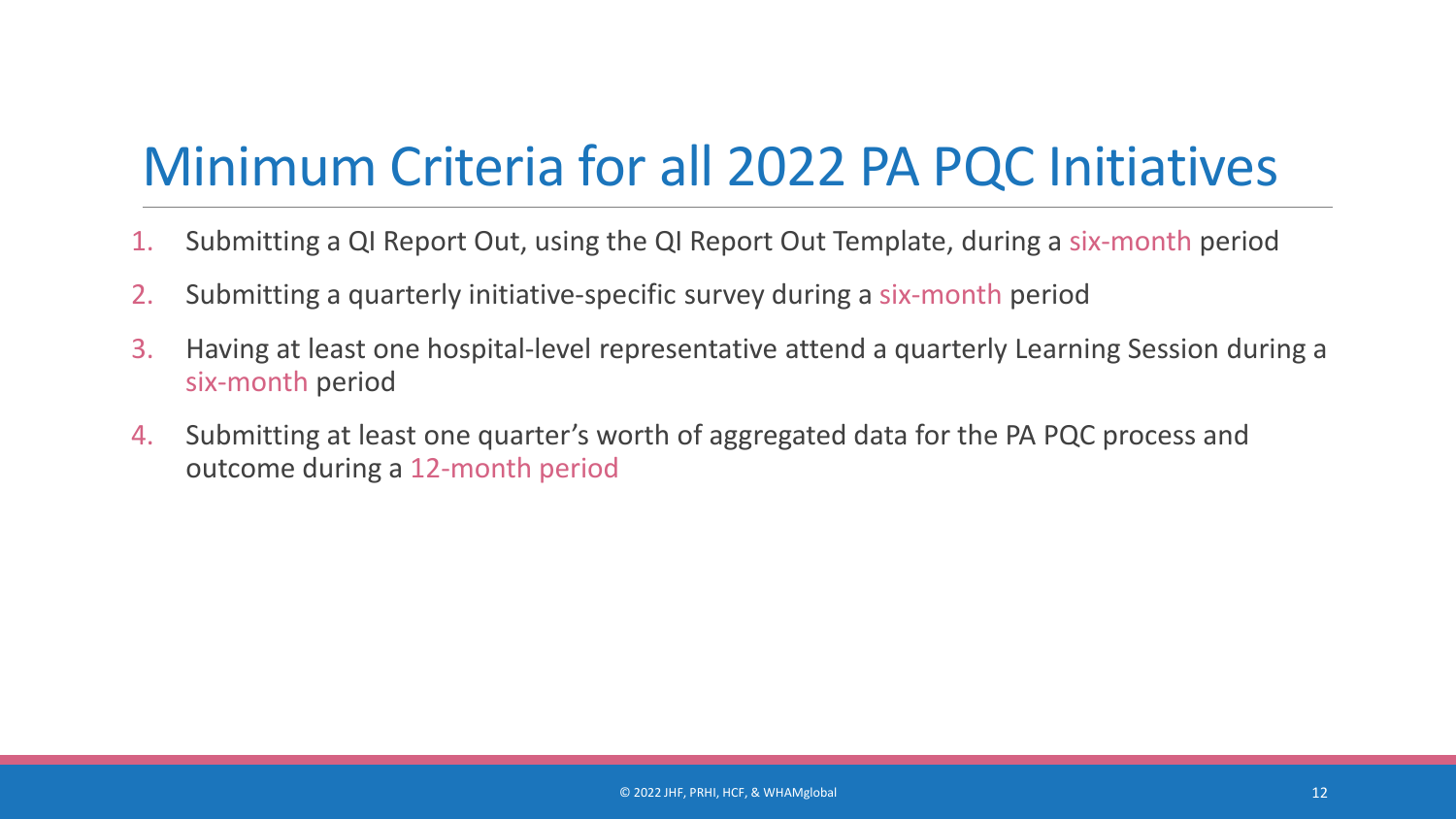## Quarterly Structure Measures for Aim 1

**Primary Structure Measure (Survey Question 4)** 

Is your hospital routinely counseling, offering, and providing IPLARCs (either IUDs or Implants) for postpartum women with OUD and for all postpartum women?

**Full Survey Available Here**

https://www.whamglobal.org/data-collection#PA-PQC-Site-Surveys

#### **IPLARC Initiative AIM 1**

 $\checkmark$  Develop the supporting structure, processes, team roles, and skills to offer contraceptive counseling and access, including IPLARC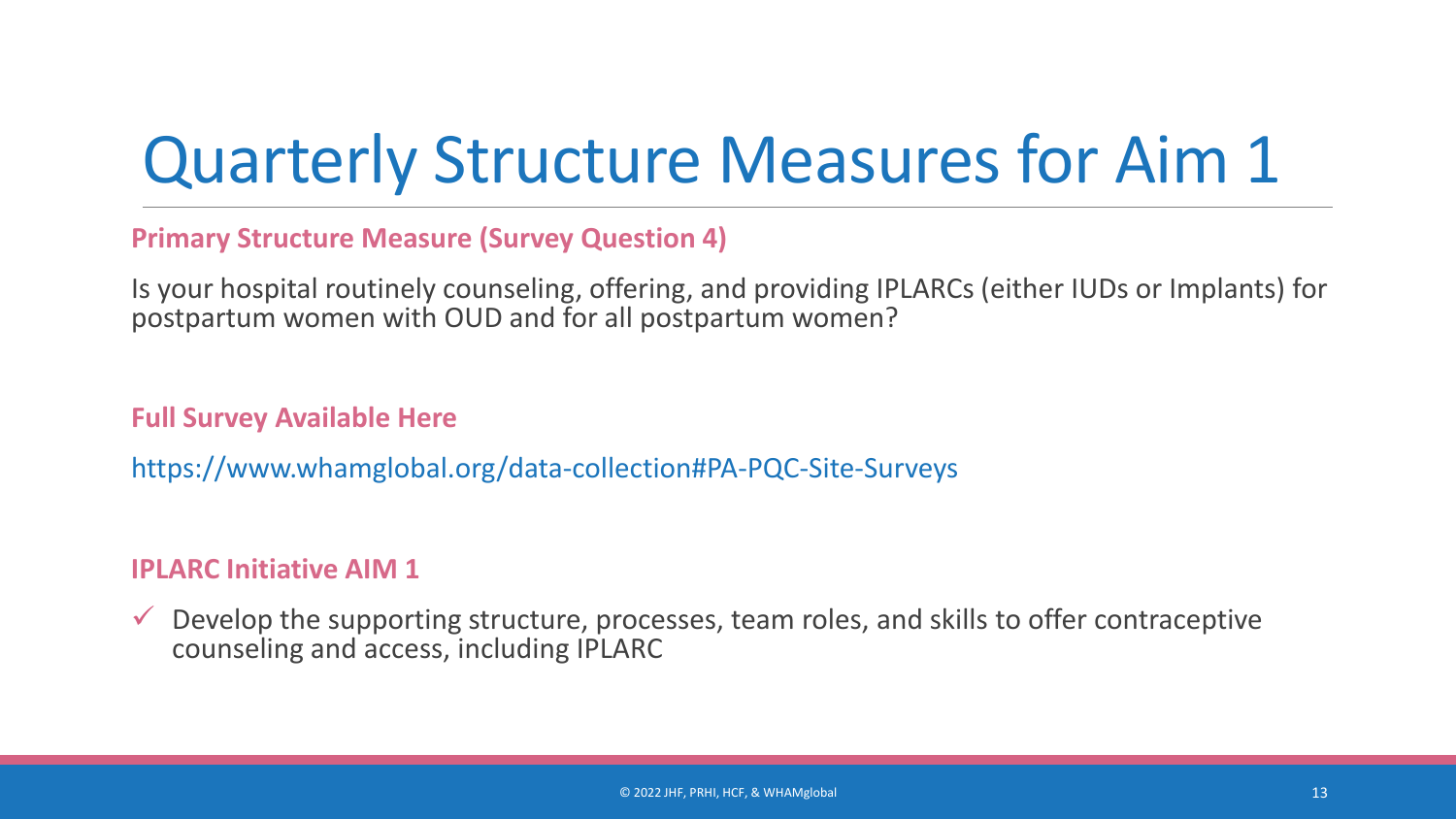## Quarterly Process Measures for Aim 2

# received LARC prior to discharge

# postpartum individuals who desired IPLARC

# with OUD who received LARC prior to discharge

# postpartum individuals with OUD who desired IPLARC

https://www.whamglobal.org/data-collection#PA-PQC-Measurement-Specifications

**IPLARC Initiative AIM 2**

 $\checkmark$  Increase access to IPLARC among eligible individuals desiring IPLARC

*All IPLARC measures reported quarterly*

*Additional annual reporting by race/ethnicity*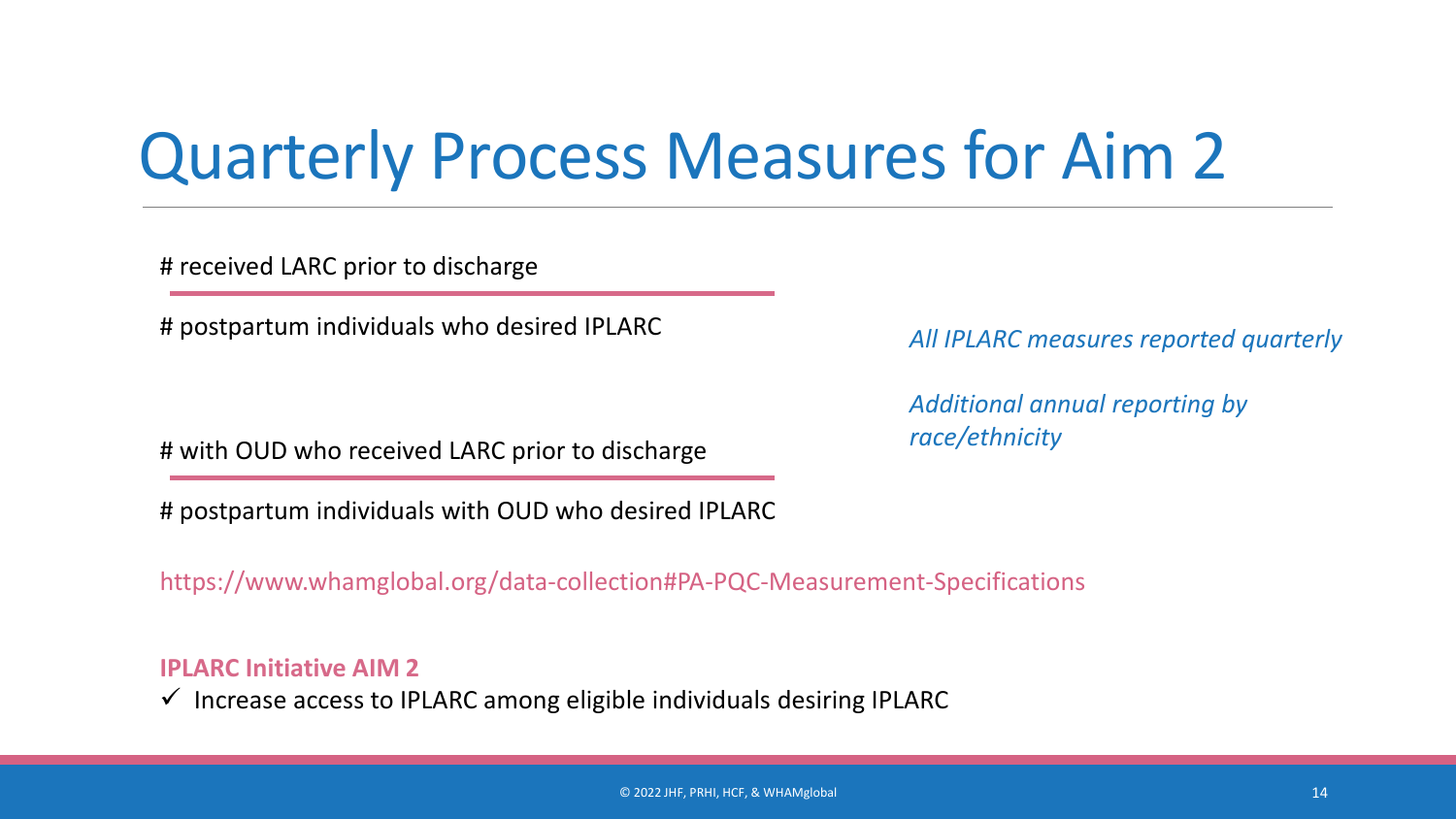# Wrap-Up

Pauline Taylor, CQIA Program Specialist Jewish Healthcare Foundation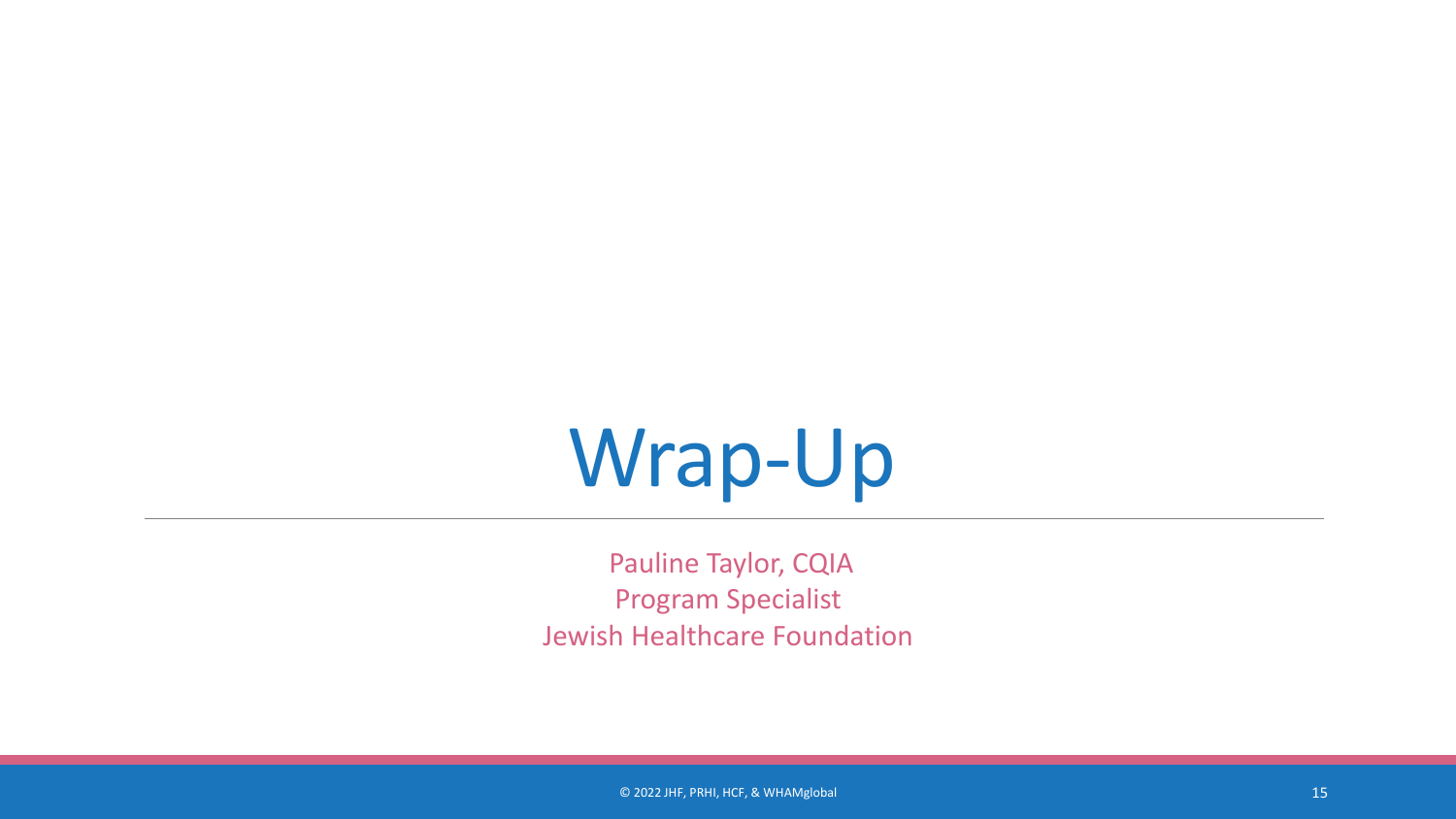## Credentialing Guidelines

- *1. PLEASE* complete the electronic evaluations by Monday, February 21: https://www.surveymonkey.com/r/V5BFZHB
- 2. Please indicate on the evaluation which CEUs you are requesting CME, CNE or Social Worker credits.
- 3. The UPMC Center for Continuing Education will follow up with you, via email, after Monday, February 21 to notify you about how you can claim your credits.